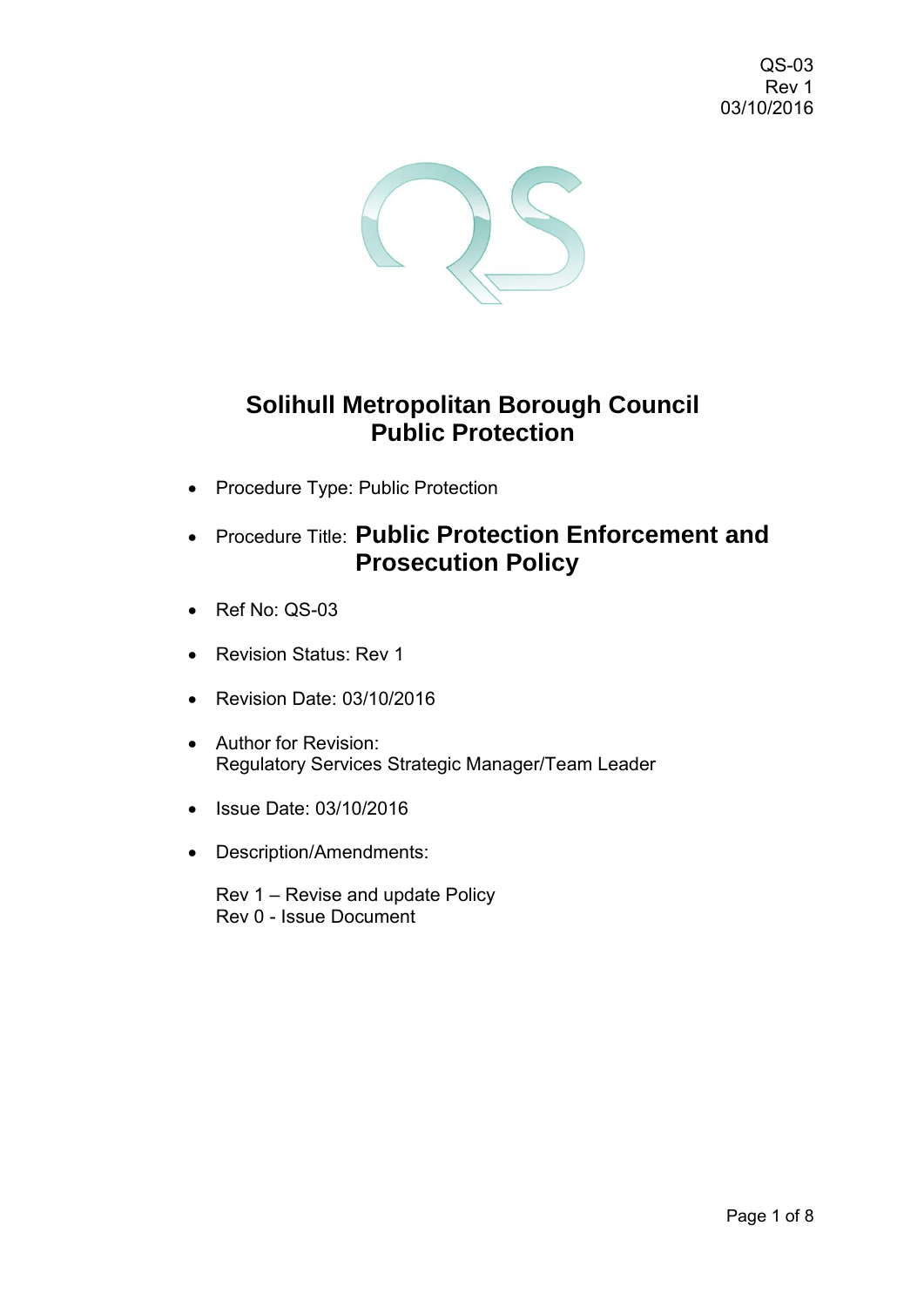## **1. Introduction**

- 1.1 The aim of Public Protection Service is to protect the people and the Borough of Solihull by seeking a living, working and trading environment that is healthy, safe and fair. Enforcement of regulatory control plays an essential role in the achievement of this aim.
- 1.2 We are committed to carrying out enforcement work in an open, accountable, proportionate and consistent manner. The Regulators' Code came into statutory effect on 6 April 2014 under the Legislative and Regulatory Reform Act 2006. It provides a clear, flexible and principle-based framework for how regulators should engage with those they regulate. We have considered this code when drafting this policy.
- 1.3 The following policy incorporates the framework of the Regulators Code and makes additional policy statements relating to our enforcement duties. How these principles will be observed and put into practice by officers of the Service is also explained.
- 1.4 The policy applies to the enforcement of all food legislation i.e. food hygiene, food safety and feeding stuffs having due regard to current National inspection regimes and earned autonomy schemes.
- 1.5 The effectiveness of legislation depends crucially on compliance by those it seeks to regulate. We recognise that most businesses want to comply with the law. We will, therefore, help businesses and others meet their legal obligations without causing unnecessary expense or hindrance. Those who deliberately, irresponsibly or recklessly fail to comply with the law will be met with firm action, including prosecution where appropriate.
- 1.6 By acting in accordance with this policy we will:
	- Improve health and wellbeing
	- Contribute to management of growth
	- Build stronger communities
	- **Deliver value in all we do.**

# **2. Policy**

2.1 Our policy includes the following principles of good enforcement:

#### 2.1.1 Openness

We will provide clearly stated information and advice on the rules that we apply and we will make this widely available. We will be open about how we set about our work, including any charges that we set in consultation with those who receive our services. We will discuss general issues, specific compliance failures or problems with anyone experiencing difficulties.

#### 2.1.2 Helpfulness

We believe that prevention is better than cure and that our role therefore involves actively working with our customers to advise on and assist with compliance. We will provide a courteous and efficient service and our staff will identify themselves by name. We will provide a contact point and telephone number for further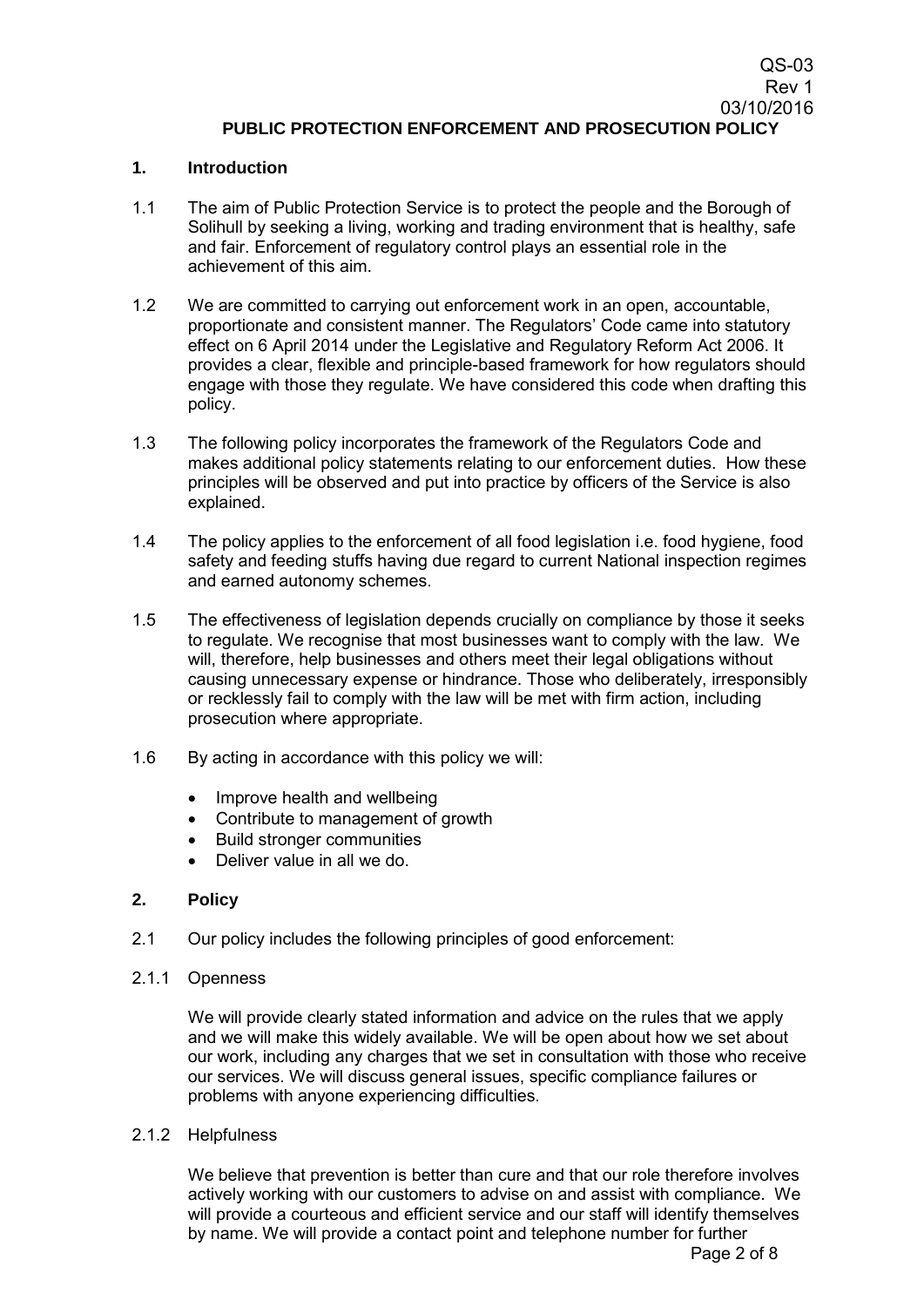dealings with us and we will encourage business to seek advice/information from us. Applications for approval of establishments, licenses, registrations, etc, will be dealt with efficiently and promptly. We will ensure that, wherever practicable, our enforcement services are effectively co-ordinated to minimise unnecessary overlaps and time delays.

2.1.3 Complaints about Service

Complaints about our service will be investigated in accordance the Council's corporate complaints procedure which can be accessed via the Council's website:

http://www.solihull.gov.uk/About-the-Council/Complaints/councilcomplaints

2.1.4 Proportionality

We will minimise the costs of compliance by ensuring that any action we require is proportionate to the risks. As far as the law allows, and as far as is practicable, we will take into account the circumstances of each case when considering action.

We will take particular care to work with individuals, small businesses and voluntary and community organisations so that they can meet their legal obligations without unnecessary expense, where practicable.

2.1.5 Consistency

We will carry out our duties in a fair, equitable and consistent manner. Whilst our officers are expected to exercise judgement in individual cases, we will have arrangements in place to promote consistency. These include effective arrangements for liaison with other authorities and enforcement bodies through schemes such as those operated by the Better Regulation Delivery Office, The Chartered Institute of Environmental Health, the Institute of Licensing and The Chartered Trading Standards Institute.

# **3. Procedures**

- 3.1 Our enforcement procedures will include the following principles:
- 3.1.1 Advice from an officer will be put clearly and simply. It will be confirmed in writing, if requested, explaining why any remedial work is necessary and over what timescale. Advice will clearly distinguish legal requirements from best practice recommendations.
- 3.1.2 Before formal enforcement action is taken, officers will provide an opportunity to discuss the circumstances of the case and, if possible, resolve points of difference, unless immediate action is required (for example, in the interests of health, safety, environmental protection or to prevent evidence being destroyed).
- 3.1.3 Where immediate action is considered necessary, an explanation of why such action was required will be given at the time and confirmed in writing in most cases within 5 working days and, in all cases, within 10 working days.
- 3.1.4 Where there are rights of appeal against legal action, advice on the appeal mechanism will be clearly set out in writing at the time the action is taken (whenever possible this advice will be issued with the enforcement notice).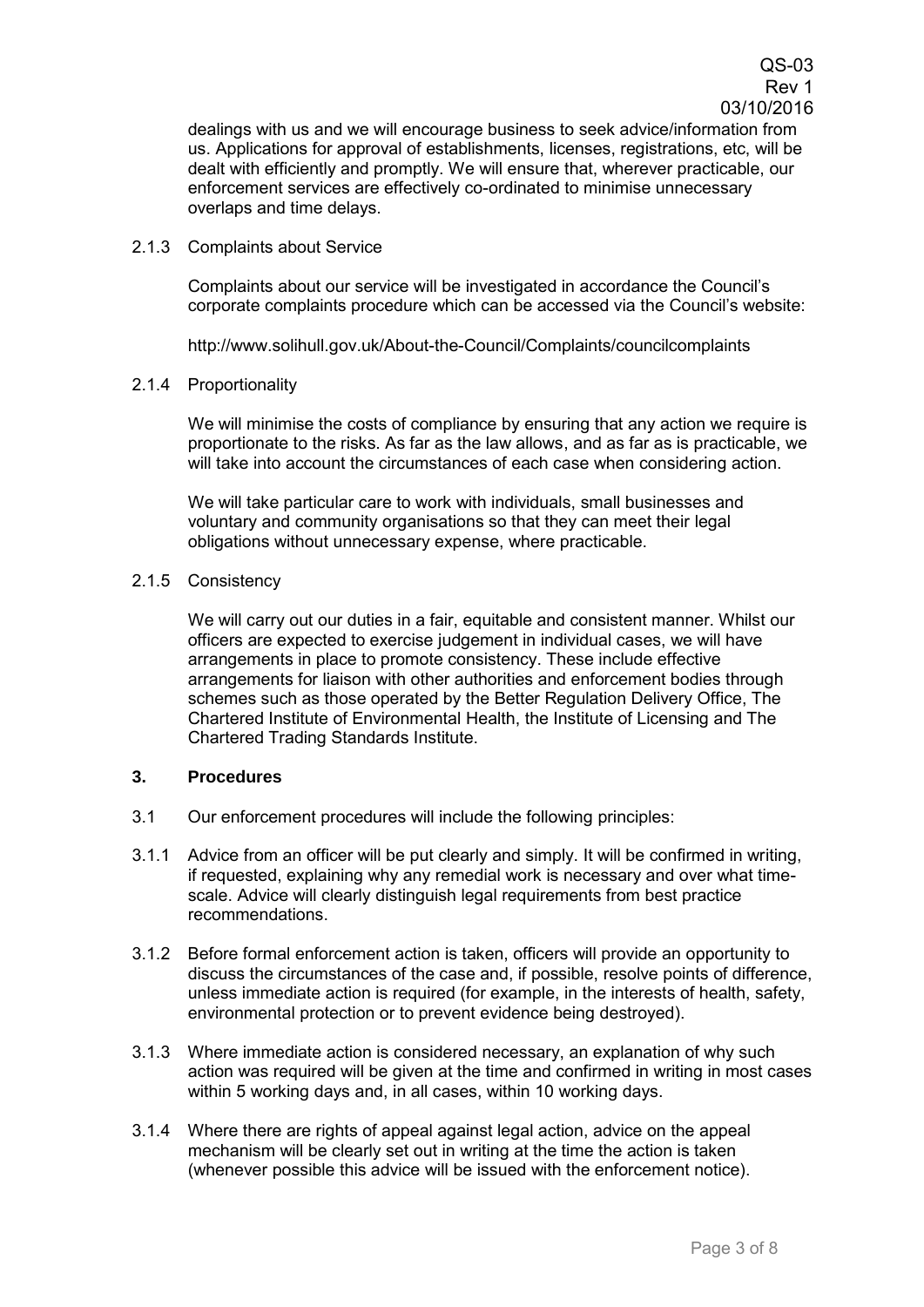# **4. Human Rights**

- 4.1 Our enforcement duties will recognise the spirit of the European Convention on Human Rights and we recognise the obligations placed on this authority by the Human Rights Act 1998. Of particular relevance to our activities are:
	- Convention Rights and Freedoms Article 6 – Right to a Fair Trial Article 8 – Right to Respect for Private and Family Life
	- First Protocol Article 1 – Protection of Property

# **5 Conduct of Investigations and Sanctions**

All investigations that we undertake will be carried out under the following legislation and in accordance with statutory powers and controls and any associated guidance or codes of practice, in so far as they relate to our authorisation:

- the Police and Criminal Evidence Act 1984
- the Criminal Procedure and Investigations Act 1996
- the Regulation of Investigatory Powers Act 2000
- the Criminal Justice and Police Act 2001
- the Human Rights Act 1998
- the Protection of Freedoms Act 2012 (Code of Practice for Powers of Entry and Description of Relevant Persons) Order 2015
- Data Protection Act 1998
- Regulatory Enforcement and Sanctions Act 2008
- Any other legislation which may be enforced

# **6. Liaison**

- 6.1 The Teams within Public Protection will, where practicable, aim to coordinate their enforcement activity to maximise the effective enforcement and reduce the impact on individuals or businesses.
- 6.2 Where an enforcement issue involves one or more external authorities or agencies, or extends beyond the geographical area administered by the Council, all other relevant bodies will be informed of the matter in an appropriate manner as soon as is practicable. Any enforcement activity undertaken by Public Protection in these circumstances will be coordinated with those bodies.

# **7. Interests of Service Customers**

- 7.1 Our enforcement activity will, where practicable, be arranged to:
	- take account of particular local circumstances
	- minimise any adverse effects, both on those individuals or businesses to which the activity is directed and those it may otherwise affect
- 7.2 Levels of legal compliance and examples of good practice will be monitored where practicable and appropriate. This information may be used to direct enforcement activity and to scale the level of enforcement action.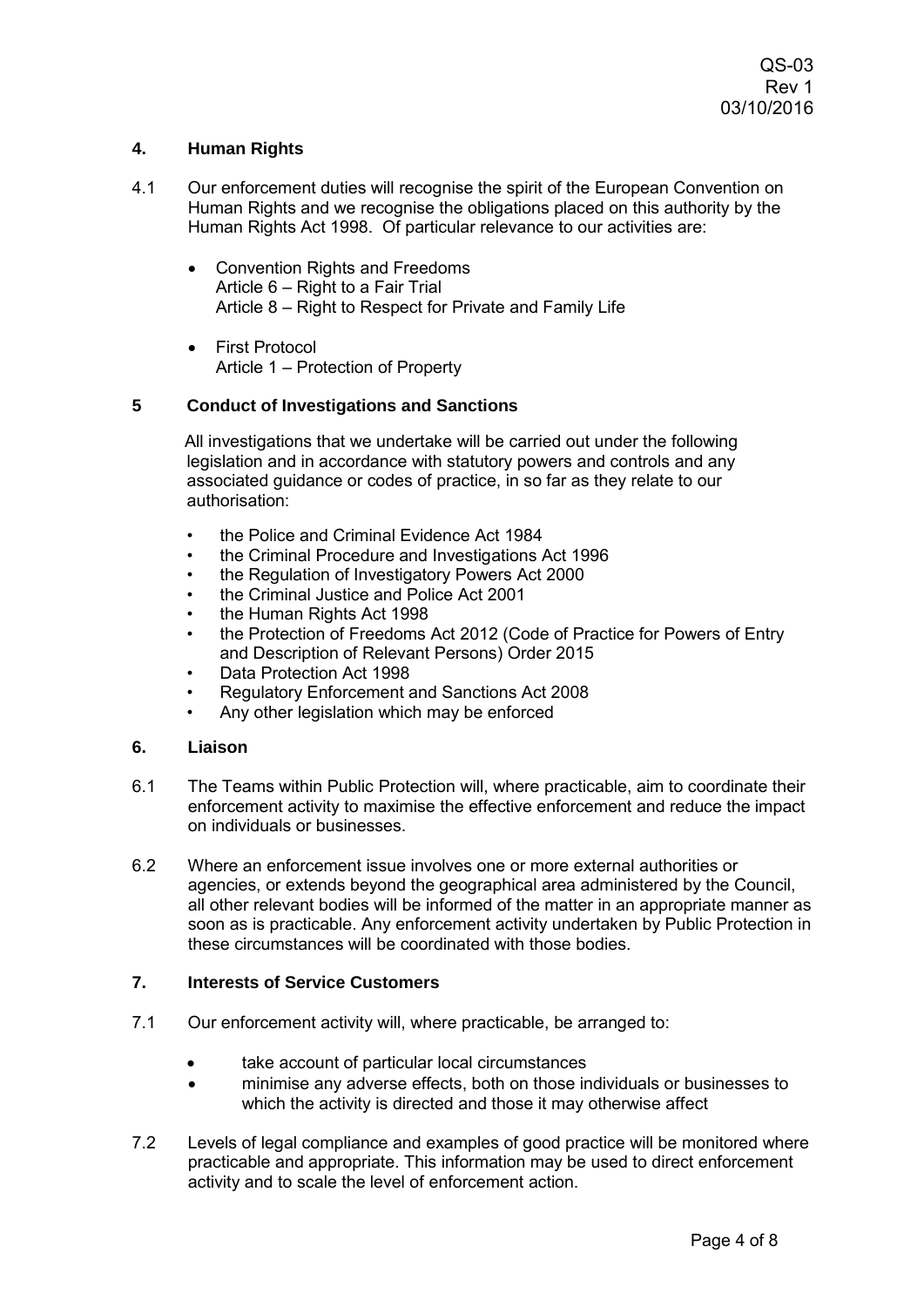# **8. Sharing of Information derived from enforcement activity**

8.1 In some circumstances we have an obligation to share information obtained as a result of enforcement activity. We will ensure that any information we make available in these cases is accurate and appropriate to the purpose for which it is being sought. We will not share information where the purpose for doing so is unclear, is likely to be misused or used for commercial advantage.

#### **9. Application of the Policy in relation to Offences**

9.1 Our policy for enforcement action following the discovery of offences is based on the framework below:

#### **10. Enforcement Options**

- 10.1 The following general courses of action exist to deal with infringements. They can be regarded as an increasing level of response linked to the extent, seriousness and impact of non-compliance with the law in any particular case. However, it is at the officer's discretion which level action is commenced.
	- No enforcement action/verbal advice
	- Indirect action referral to other enforcement authority or agency for action as appropriate.
	- Inspection report or letter identifying offence(s) advisory in nature and may contain information to assist compliance.
	- Written warning identifying offence(s) and advising of the consequences of continuation or repetition of non-compliance.
	- Statutory compliance notice detailing offence(s) and consequences of failing to act.
	- Simple Caution. May be cited in a court of law.
	- Prosecution in a Magistrates or Crown Court.
	- Injunctive proceedings in a Civil Court.
	- Forfeiture proceedings
	- Restraint and confiscation procedings
- 10.2 Depending on specific provisions within legislation a number of additional legal actions may be available.

## **11. Criteria for Courses of Enforcement Action**

- 11.1 No enforcement action will be taken or verbal advice only will be given when there is insufficient evidence to establish responsibility for an offence, or there are particular reasons why further action would be inappropriate.
- 11.2 Indirect action will normally be taken when it is appropriate to refer a matter to another local authority (in accordance with Home/Lead/Primary Authority Principles) or another agency with a shared enforcement role.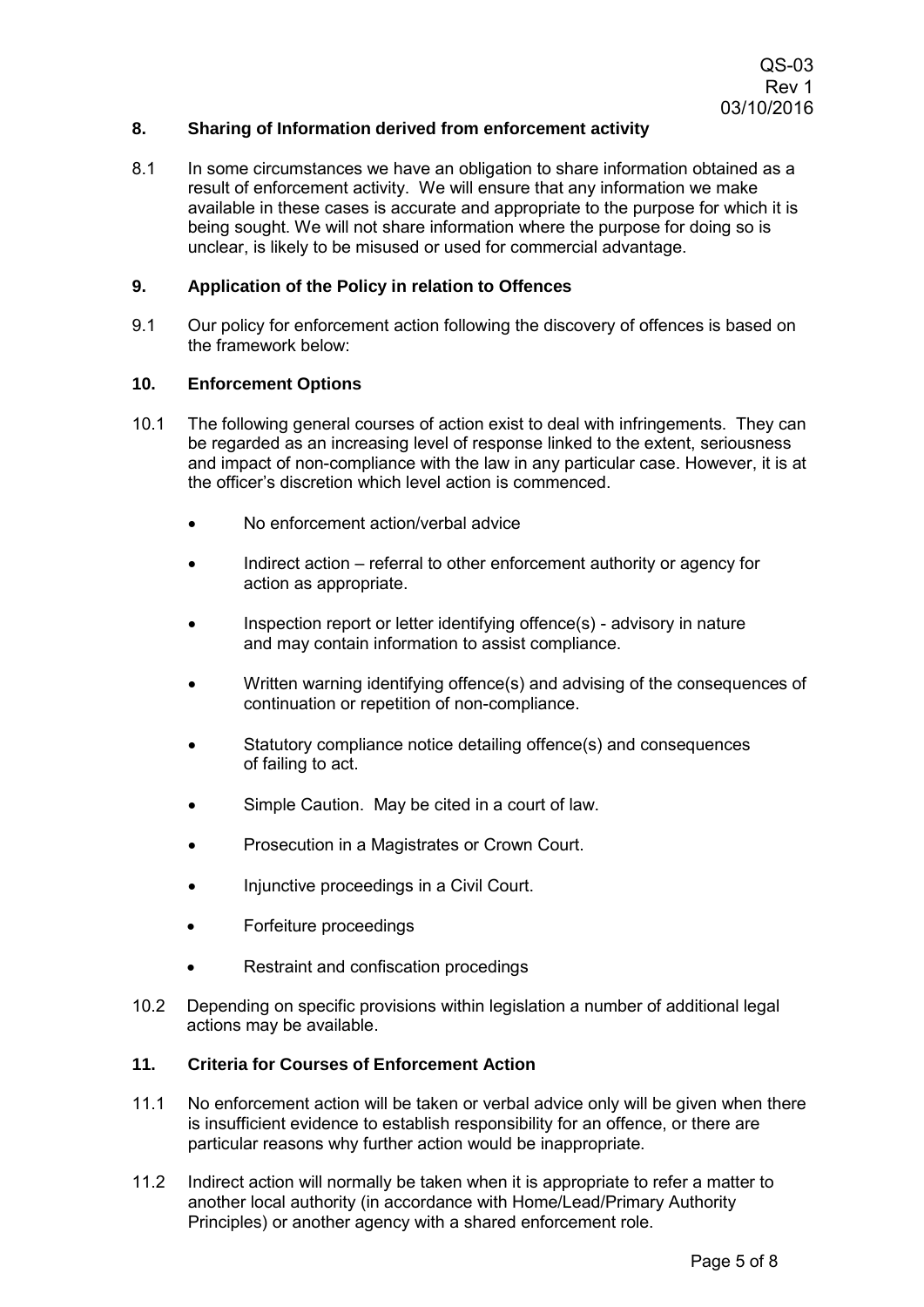- 11.3 An inspection report or letter will be used in most circumstances. Their purpose will be to indicate and resolve minor or technical offences, which are capable of prompt rectification and are unlikely to be repeated.
- 11.4 Written warnings and statutory compliance notices normally apply where lower levels of action have been applied but have failed to resolve previous offences. They may also be used where more serious or repeated offences do not meet the criteria for instituting legal proceedings.
- 11.5 A simple caution may be offered as an alternative to prosecution only when all the criteria for prosecution are fulfilled and:
	- there is sufficient evidence of an offender's guilt to give a realistic prospect of conviction
	- the offender admits the offence
	- the offender understands the significance of a caution and gives informed consent to being cautioned
- 11.6 Prosecution or injunctive proceedings will be instituted in accordance with the policy which follows.

#### **12. Prosecution Policy**

- 12.1 The council recognises that fair and effective prosecution is essential to the maintenance of law and order. However, the decision to prosecute is a serious step and may have severe implications for those involved e.g. defendants; victims and witnesses.
- 12.2 Any decision regarding enforcement action will be impartial; objective; proportionate and fair. It will not be influenced by any view with regard to the race; gender; sexual orientation or religious beliefs of any offender; victim or witness. Improper or undue pressure from any source will be similarly disregarded.
- 12.3 To ensure consistency and fairness, in deciding whether to prosecute consideration will be given to guidance from Central Government, in particular the Code of Practice for Crown Prosecutors issued by the Director of Public Prosecutions. Other relevant sources will also be taken into account, such as case law and the recommendations of national co-ordinating bodies.

#### **13. Deciding whether or not to Institute Proceedings**

- 13.1 Some of the factors which are taken into account, both for and against prosecution, are given in paragraphs 12.2, 12.3 and 13.2 below.
- 13.2 Prosecution will normally only be considered when one or more of the following public interest criteria are present:
	- Conviction is likely to result in a significant sentence.
	- There is significant danger to health, safety or well-being of persons, animals or the environment.
	- Fraudulent, reckless or negligent practice with the likelihood of causing significant economic disadvantage to persons or business.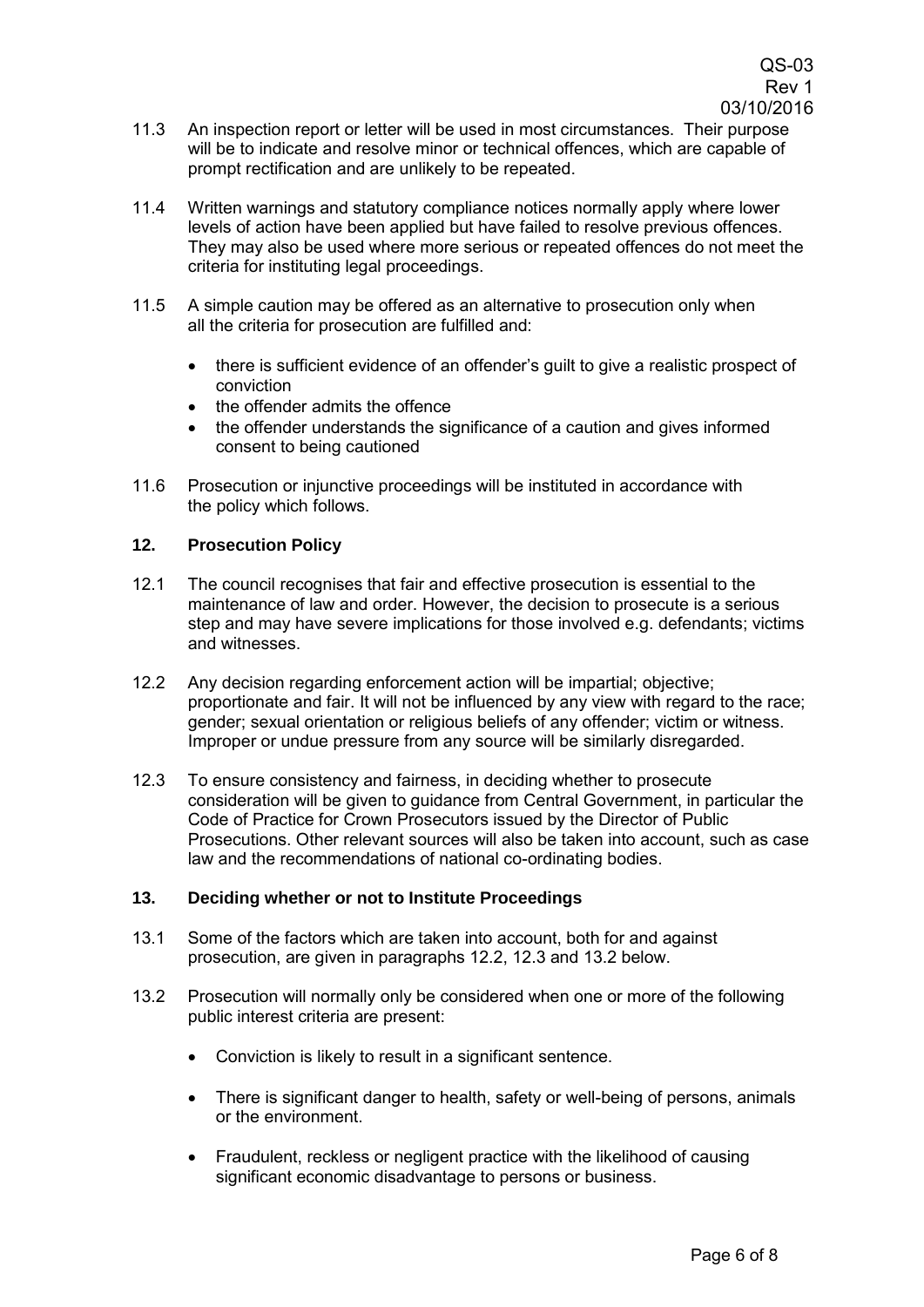- The offence involves, or is directed at victims from vulnerable groups such as children, the elderly or infirm.
- Violence or threat of violence against any person is involved.
- The offence relates to wilful obstruction of an officer of the division acting in the course of their duties.
- History of the party, or parties, to an offence including relevant previous convictions, cautions, warnings or advice.
- There are grounds for believing that the offence is likely to be continued or repeated.
- Evidence that the offence was deliberate or premeditated.
- The offence, although not serious in itself, is widespread in the area where it was committed.
- 13.3 A prosecution is less likely to be needed if:
	- A court is likely to impose a nominal penalty.
	- The offence was committed as a result of a genuine mistake or misunderstanding, balanced against the seriousness of the offence.
	- Any loss or harm can be considered minor and resulted from a single incident, particularly if caused by misjudgement.
	- There has been undue delay between the date of offence and trial, unless: - the offence is serious
		- the delay is caused in part by the defendant
		- the discovery of the offence is recent; or
		- investigation of the offence has, out of necessity, been lengthy and complex.
	- A prosecution is likely to have a serious adverse effect on the physical or mental health of a victim, bearing in mind the seriousness of the offence.
	- The defendant is, or was at the time of the offence, suffering from significant mental or physical ill health, bearing in mind the seriousness of the offence or a real possibility it may be repeated.
	- The defendant has put right the loss or harm caused (but defendants must not avoid prosecution solely because they have paid compensation).

#### **14. Consideration of Evidence**

- 14.1 Where prosecution is under consideration, no decision to institute proceedings will be taken without an assessment of the evidence relating to each offence. In every case regard will be had to the following factors:
	- Whether there is sufficient evidence to prove each offence.
	- Whether the evidence available is reliable and acceptable.
	- Whether a defendant can satisfy a statutory defence provision available to them.